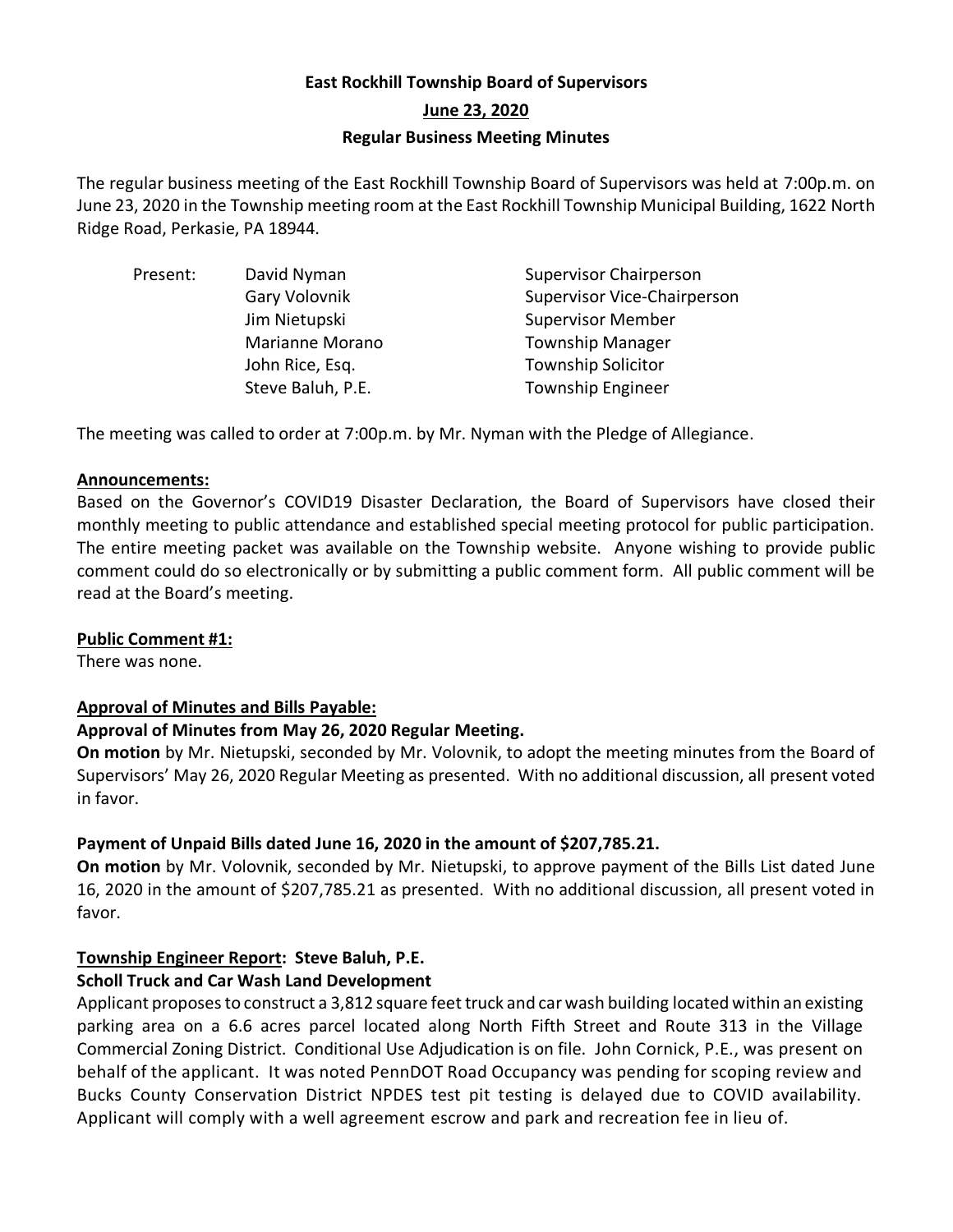**On motion** by Mr. Volovnik, seconded by Mr. Nietupski, to grant preliminary/final approval to Scholl's Truck and Car Wash Land Development plan contingent on compliance with C. Robert Wynn Associates letter dated June 19, 2020 and granting waivers requested. With no additional discussion, all present voted in favor.

### **Municipal Office Addition / Renovation Update**

Consensus was to include municipal office addition and renovation payments on the unpaid bills list. The final 10% retainage payment will be an agenda item for consideration.

**On motion** by Mr. Nietupski, seconded by Mr. Volovnik, to amend the change order for semi-transparent stain product on trusses at the not to exceed amount of \$18,726.44 as presented. With no additional discussion, all present voted in favor.

**On motion** by Mr. Nietupski, seconded by Mr. Volovnik, authorizing a change order for grade along the rear of the Municipal Office addition to be billed with time and materials at a not to exceed amount of \$17,000.00 as presented. With no additional discussion, all present voted in favor.

**On motion** by Mr. Nietupski, seconded by Mr. Volovnik, to accept the Township Engineer report. With no additional discussion, all present voted in favor.

# **Township Manager's Report: Marianne Morano**

# **Outdoor Sales and/or Dining Guidelines**

**On motion** by Mr. Volovnik, seconded by Mr. Nietupski, to adopt **Resolution 2020-09** establishing guidelines and policy for outdoor sales of merchandise and/or outdoor dining for existing business during the Coronavirus Pandemic. With no additional discussion, all present voted in favor.

# **Removal of Dead Ash Trees on Township Property**

**On motion** by Mr. Nietupski, seconded by Mr. Volovnik, to approve the removal of eight dead ash trees on Township Schwenkmill Road parcel 12-009-197-001-001 and two dead ash trees in Country Hunt open space for a not to exceed amount of \$4,800.00 as presented. With no additional discussion, all present voted in favor.

# **Pennridge Greenjacket Request**

Recognizing Pennridge Yellowjacket Soccer Association paid all 2020 park use fees, consensus of the Board was to not consider waiving the Annual Seasonal Permit Fee for the Pennridge Greenjacket or the 2020 season unless Pop Warner-Youth Football provide documentation cancelling the season.

**On motion** by Mr. Nietupski, seconded by Mr. Volovnik, to approve the Township Manager Report. With no additional discussion, all present voted in favor.

# **Township Solicitor Report: John Rice, Esq.**

# **Conditional Use Application: 925 Three Mile Run Road**

Mr. Rice will contact the Conditional Use Applicant to verify the B5 Group Home Use is the correct use classification prior to scheduling the Conditional Use Hearing. The Planning Commission will need to review the application at their next regular meeting, scheduled for August 13, 2020.